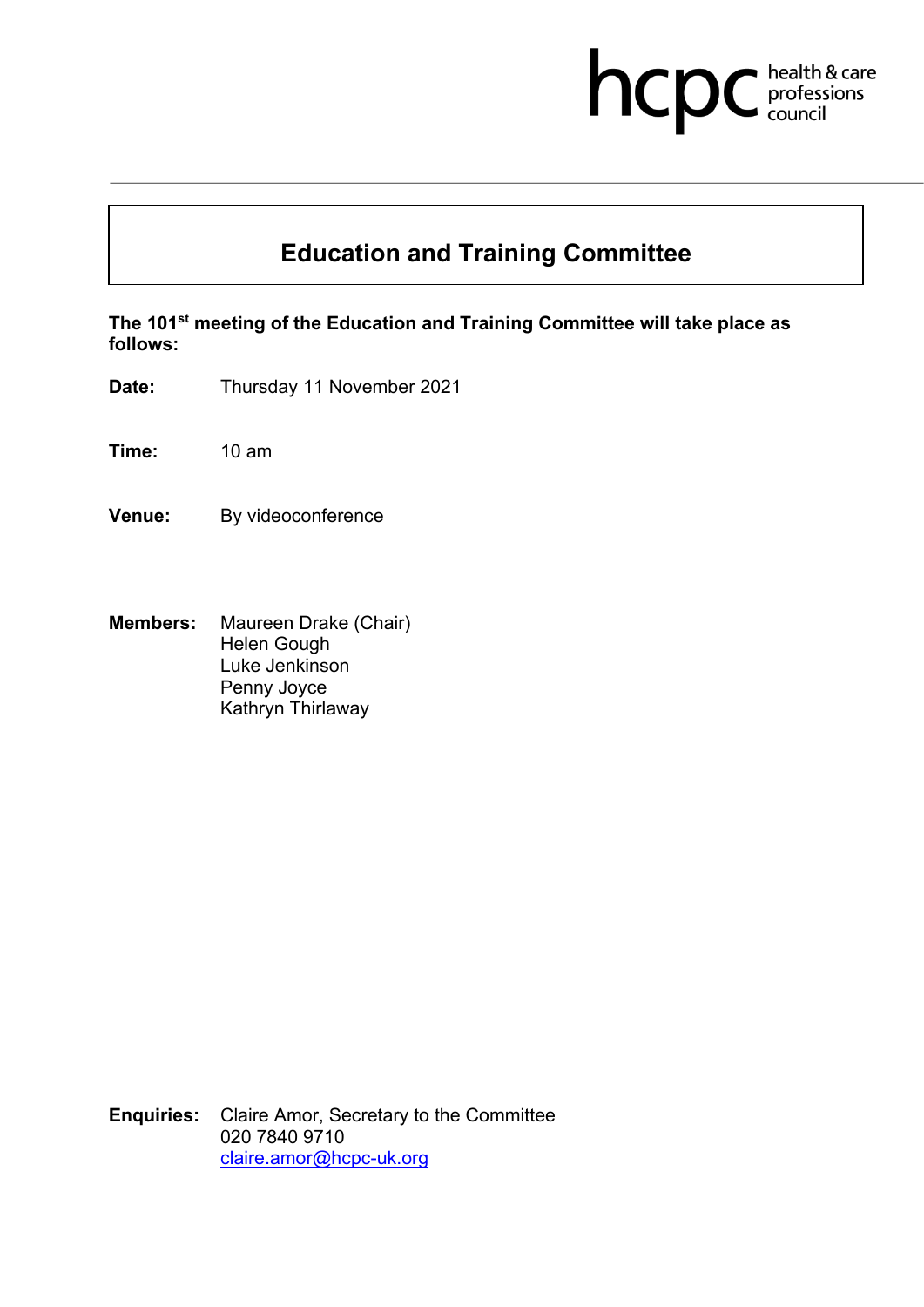### **Public agenda**

| $\mathbf{1}$ .                   | <b>Chair's welcome and introduction</b>                                                                                                     |                               |                                 |  |  |  |
|----------------------------------|---------------------------------------------------------------------------------------------------------------------------------------------|-------------------------------|---------------------------------|--|--|--|
| 2.                               | <b>Approval of agenda</b>                                                                                                                   |                               | verbal                          |  |  |  |
| 3.                               | Declaration of members' interests                                                                                                           | 5 mins                        |                                 |  |  |  |
| 4.                               | Minutes of the Education and Training Committee meeting<br>of 10 September 2021<br>For approval<br>Claire Amor - Secretary to the Committee | 10-10.05                      | enclosure 1<br>ETC 33/21        |  |  |  |
|                                  | <b>Standing items</b>                                                                                                                       |                               |                                 |  |  |  |
| 5.                               | <b>Registration performance</b><br>For discussion<br>Richard Houghton - Head of Registration                                                | 20 mins<br>10.05-<br>10.25    | enclosure 2<br>ETC 34/21        |  |  |  |
| 6.                               | <b>Education performance</b><br>For discussion<br>Brendon Edmonds - Head of Education                                                       | 20 mins<br>$10.25 -$<br>10.45 | enclosure 3<br>ETC 35/21        |  |  |  |
|                                  | Items for discussion or approval                                                                                                            |                               |                                 |  |  |  |
| $7_{\scriptscriptstyle{\ddots}}$ | <b>Education partner resourcing framework</b><br>For approval<br>Jamie Hunt - Education Manager                                             | 10 mins<br>$10.45 -$<br>10.55 | enclosure 4<br>ETC 36/21        |  |  |  |
| 8.                               | Education QA model planning - performance review scale<br>up options<br>For discussion<br>Jamie Hunt - Education Manager                    | 15 mins<br>$10.55 -$<br>11.10 | enclosure 5<br><b>ETC 37/21</b> |  |  |  |
| <b>Break 10 mins</b>             |                                                                                                                                             |                               |                                 |  |  |  |
| 9.                               | <b>Policy and Standards update</b><br>For discussion<br>Matthew Clayton - Acting Policy Manager                                             | 20 mins<br>$11.20 -$<br>11.40 | enclosure 6<br>ETC 38/21        |  |  |  |
| 10.                              | <b>Education and Training Committee business 2022 - initial</b><br>discussion<br>For discussion<br>Claire Amor – Secretary to the Committee | 15 mins<br>$11.40 -$<br>11.55 | verbal                          |  |  |  |
| 11.                              | Any other business<br>Previously notified and agreed by the Chair                                                                           |                               | verbal                          |  |  |  |

Available in braille and other accessible formats on request to the Secretary